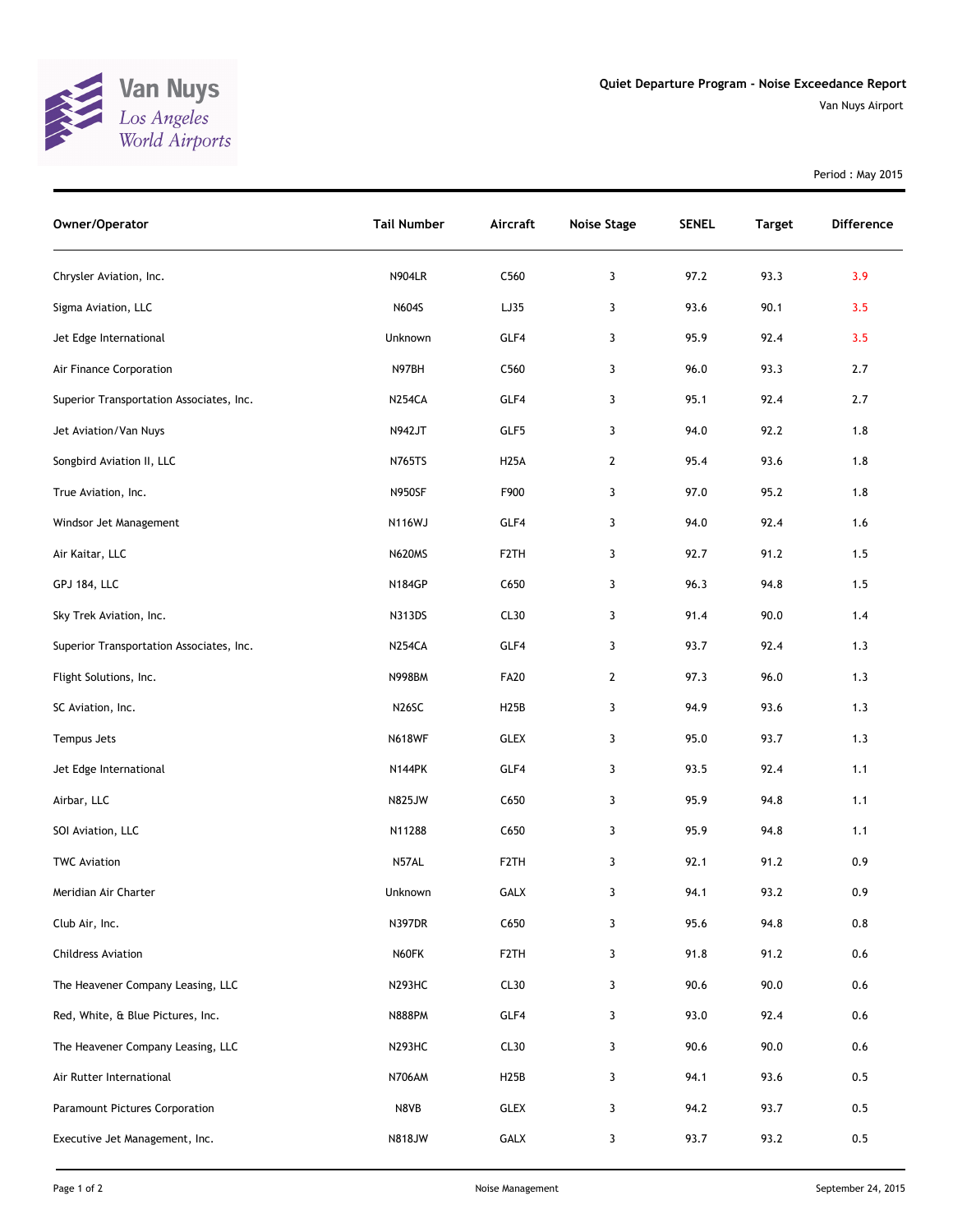

| Owner/Operator                        | <b>Tail Number</b> | Aircraft    | <b>Noise Stage</b> | <b>SENEL</b> | <b>Target</b> | <b>Difference</b> |
|---------------------------------------|--------------------|-------------|--------------------|--------------|---------------|-------------------|
| Songbird Aviation II, LLC             | <b>N765TS</b>      | <b>H25A</b> | $\mathbf{2}$       | 94.0         | 93.6          | 0.4               |
| FBO Professionals Group, Inc.         | <b>N186DS</b>      | GLF4        | 3                  | 92.7         | 92.4          | 0.3               |
| Pilgrim Enterprises C/O Castle & Cook | <b>N825CP</b>      | <b>H25B</b> | 3                  | 93.9         | 93.6          | 0.3               |
| Genesis Aviation, Inc.                | <b>N743PB</b>      | <b>WW24</b> | 3                  | 96.0         | 95.7          | 0.3               |
| Air Finance Corporation               | N97BH              | C560        | 3                  | 93.6         | 93.3          | 0.3               |
| SMRK, LLC                             | <b>N777UV</b>      | <b>FA50</b> | 3                  | 98.7         | 98.4          | 0.3               |
| Blue Sky 45, LLC                      | <b>N345SV</b>      | LJ45        | 3                  | 90.3         | 90.0          | 0.3               |
| Jet Edge International                | Unknown            | GLF4        | 3                  | 92.6         | 92.4          | 0.2               |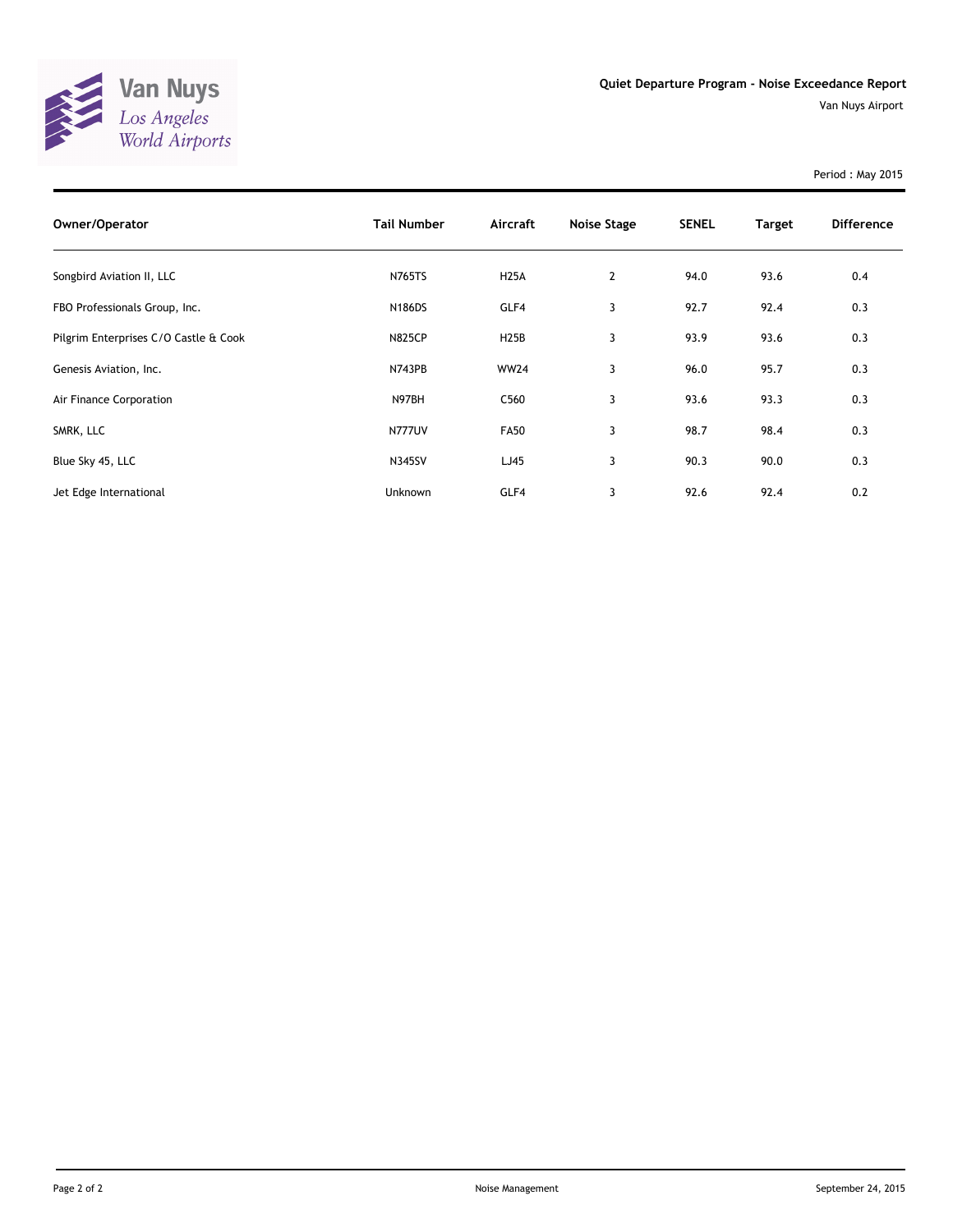

| Date/Time     | Owner/Operator                              | <b>Tail Number</b> | Aircraft          | <b>Noise Stage</b> | <b>SENEL</b> | <b>Target</b> | <b>Difference</b> |
|---------------|---------------------------------------------|--------------------|-------------------|--------------------|--------------|---------------|-------------------|
| 5/03/15 1:03  | Jet Aviation/Van Nuys                       | <b>N942JT</b>      | GLF5              | 3                  | 94.0         | 92.2          | 1.8               |
| 5/03/15 10:16 | Superior Transportation Associates,<br>Inc. | <b>N254CA</b>      | GLF4              | 3                  | 93.7         | 92.4          | 1.3               |
| 5/03/15 15:21 | <b>Childress Aviation</b>                   | N60FK              | F <sub>2</sub> TH | 3                  | 91.8         | 91.2          | 0.6               |
| 5/04/15 9:35  | Air Kaitar, LLC                             | <b>N620MS</b>      | F <sub>2</sub> TH | 3                  | 92.7         | 91.2          | 1.5               |
| 5/04/15 21:08 | The Heavener Company Leasing, LLC           | <b>N293HC</b>      | CL30              | 3                  | 90.6         | 90.0          | 0.6               |
| 5/04/15 22:05 | FBO Professionals Group, Inc.               | N186DS             | GLF4              | 3                  | 92.7         | 92.4          | 0.3               |
| 5/05/15 8:42  | Chrysler Aviation, Inc.                     | <b>N904LR</b>      | C560              | 3                  | 97.2         | 93.3          | 3.9               |
| 5/06/15 14:45 | Club Air, Inc.                              | <b>N397DR</b>      | C650              | 3                  | 95.6         | 94.8          | 0.8               |
| 5/06/15 17:20 | Jet Edge International                      | <b>N144PK</b>      | GLF4              | 3                  | 93.5         | 92.4          | 1.1               |
| 5/07/15 7:47  | Airbar, LLC                                 | <b>N825JW</b>      | C650              | 3                  | 95.9         | 94.8          | 1.1               |
| 5/08/15 8:15  | <b>TWC Aviation</b>                         | N57AL              | F <sub>2</sub> TH | 3                  | 92.1         | 91.2          | 0.9               |
| 5/08/15 8:47  | Jet Edge International                      | Unknown            | GLF4              | 3                  | 92.6         | 92.4          | 0.2               |
| 5/08/15 12:35 | Sigma Aviation, LLC                         | N604S              | LJ35              | 3                  | 93.6         | 90.1          | 3.5               |
| 5/09/15 9:17  | Red, White, & Blue Pictures, Inc.           | <b>N888PM</b>      | GLF4              | 3                  | 93.0         | 92.4          | 0.6               |
| 5/09/15 19:18 | Air Rutter International                    | <b>N706AM</b>      | H <sub>25</sub> B | 3                  | 94.1         | 93.6          | 0.5               |
| 5/11/15 7:59  | Songbird Aviation II, LLC                   | <b>N765TS</b>      | <b>H25A</b>       | $\overline{2}$     | 94.0         | 93.6          | 0.4               |
| 5/13/15 7:47  | Songbird Aviation II, LLC                   | <b>N765TS</b>      | <b>H25A</b>       | $\mathbf{2}$       | 95.4         | 93.6          | 1.8               |
| 5/13/15 11:05 | Pilgrim Enterprises C/O Castle &<br>Cook    | <b>N825CP</b>      | <b>H25B</b>       | 3                  | 93.9         | 93.6          | 0.3               |
| 5/14/15 0:07  | Flight Solutions, Inc.                      | <b>N998BM</b>      | <b>FA20</b>       | $\mathbf{2}$       | 97.3         | 96.0          | 1.3               |
| 5/14/15 10:03 | Air Finance Corporation                     | N97BH              | C560              | 3                  | 96.0         | 93.3          | 2.7               |
| 5/14/15 22:58 | <b>GPJ 184, LLC</b>                         | <b>N184GP</b>      | C650              | 3                  | 96.3         | 94.8          | 1.5               |
| 5/15/15 16:08 | True Aviation, Inc.                         | <b>N950SF</b>      | F900              | 3                  | 97.0         | 95.2          | 1.8               |
| 5/15/15 17:15 | SC Aviation, Inc.                           | N26SC              | <b>H25B</b>       | 3                  | 94.9         | 93.6          | 1.3               |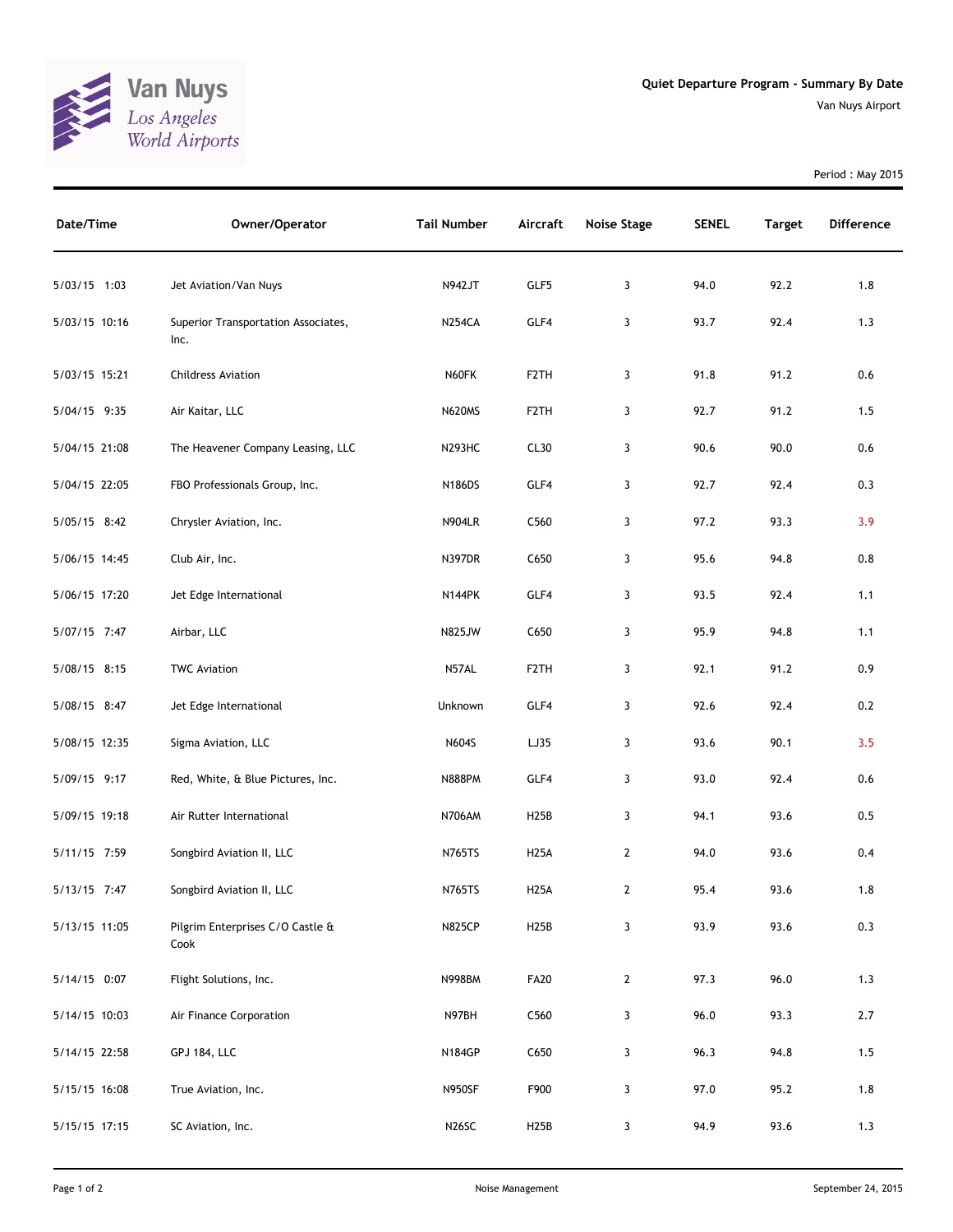

| Date/Time     | Owner/Operator                              | <b>Tail Number</b> | Aircraft    | <b>Noise Stage</b> | <b>SENEL</b> | <b>Target</b> | <b>Difference</b> |
|---------------|---------------------------------------------|--------------------|-------------|--------------------|--------------|---------------|-------------------|
| 5/16/15 8:35  | <b>Paramount Pictures Corporation</b>       | N8VB               | <b>GLEX</b> | 3                  | 94.2         | 93.7          | 0.5               |
| 5/16/15 22:32 | Tempus Jets                                 | <b>N618WF</b>      | <b>GLEX</b> | 3                  | 95.0         | 93.7          | 1.3               |
| 5/17/15 22:45 | Genesis Aviation, Inc.                      | N743PB             | <b>WW24</b> | 3                  | 96.0         | 95.7          | 0.3               |
| 5/19/15 18:47 | Windsor Jet Management                      | <b>N116WJ</b>      | GLF4        | 3                  | 94.0         | 92.4          | 1.6               |
| 5/19/15 22:09 | SOI Aviation, LLC                           | N11288             | C650        | 3                  | 95.9         | 94.8          | 1.1               |
| 5/21/15 9:41  | Air Finance Corporation                     | N97BH              | C560        | 3                  | 93.6         | 93.3          | 0.3               |
| 5/21/15 19:11 | SMRK, LLC                                   | <b>N777UV</b>      | <b>FA50</b> | 3                  | 98.7         | 98.4          | 0.3               |
| 5/22/15 9:18  | Meridian Air Charter                        | Unknown            | <b>GALX</b> | 3                  | 94.1         | 93.2          | 0.9               |
| 5/24/15 9:48  | Executive Jet Management, Inc.              | <b>N818JW</b>      | GALX        | 3                  | 93.7         | 93.2          | 0.5               |
| 5/24/15 9:49  | Sky Trek Aviation, Inc.                     | N313DS             | CL30        | 3                  | 91.4         | 90.0          | 1.4               |
| 5/25/15 15:03 | Blue Sky 45, LLC                            | <b>N345SV</b>      | LJ45        | 3                  | 90.3         | 90.0          | 0.3               |
| 5/27/15 5:32  | Jet Edge International                      | Unknown            | GLF4        | 3                  | 95.9         | 92.4          | 3.5               |
| 5/27/15 19:28 | Superior Transportation Associates,<br>Inc. | <b>N254CA</b>      | GLF4        | 3                  | 95.1         | 92.4          | 2.7               |
| 5/27/15 23:13 | The Heavener Company Leasing, LLC           | <b>N293HC</b>      | CL30        | 3                  | 90.6         | 90.0          | 0.6               |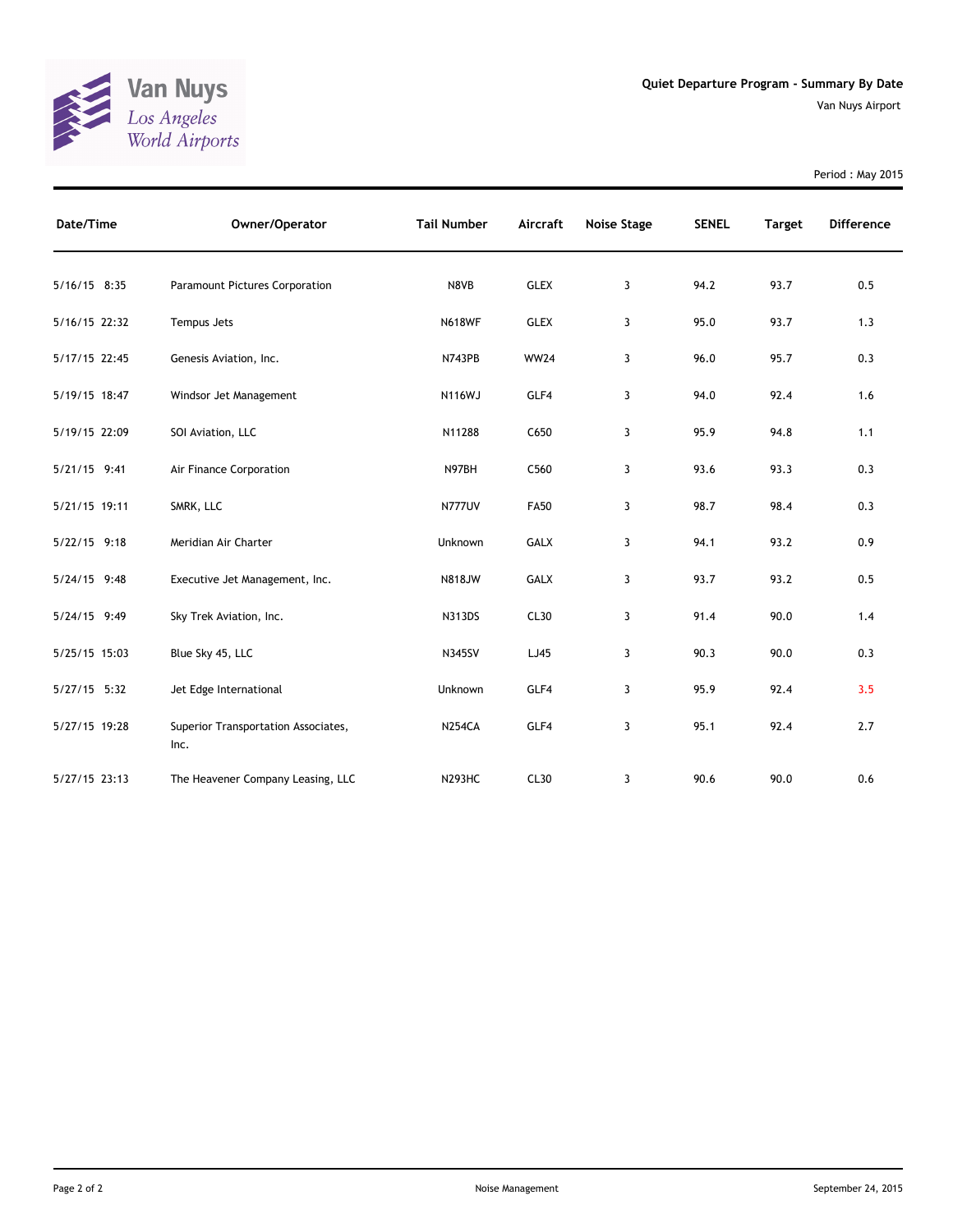

Period : May 2015

| Owner/Operator                           | <b>Departures Exceeding</b><br><b>Target Noise Level</b> | <b>Total Southbound</b><br>Jet Departures |
|------------------------------------------|----------------------------------------------------------|-------------------------------------------|
| Jet Edge International                   | 3                                                        | 49                                        |
| The Heavener Company Leasing, LLC        | $\mathbf{2}$                                             | .<br>2                                    |
| Air Finance Corporation                  | $\mathbf{2}$                                             | 4                                         |
| Songbird Aviation II, LLC                | 2                                                        |                                           |
| Superior Transportation Associates, Inc. | $\mathbf{2}$                                             | 6                                         |
|                                          |                                                          |                                           |
| Air Rutter International                 | $\mathbf{1}$                                             | 1                                         |
| <b>Childress Aviation</b>                | $\mathbf{1}$                                             | 1                                         |
| Club Air, Inc.                           |                                                          |                                           |
| Genesis Aviation, Inc.                   |                                                          |                                           |
| Red, White, & Blue Pictures, Inc.        |                                                          |                                           |
| SC Aviation, Inc.                        |                                                          |                                           |
| Sigma Aviation, LLC                      |                                                          |                                           |
| SOI Aviation, LLC                        |                                                          |                                           |
| True Aviation, Inc.                      |                                                          |                                           |
| Flight Solutions, Inc.                   |                                                          | 2                                         |
| <b>GPJ 184, LLC</b>                      |                                                          | 2                                         |
| Sky Trek Aviation, Inc.                  |                                                          | 2                                         |
| Jet Aviation/Van Nuys                    |                                                          | 3                                         |
| Tempus Jets                              |                                                          | 3                                         |
| Air Kaitar, LLC                          |                                                          | 4                                         |
| FBO Professionals Group, Inc.            |                                                          |                                           |
| Windsor Jet Management                   |                                                          | 6                                         |
| Blue Sky 45, LLC                         |                                                          | 7                                         |
| Meridian Air Charter                     |                                                          | 8                                         |
| SMRK, LLC                                |                                                          | 8                                         |
| Airbar, LLC                              |                                                          | 9                                         |
| Paramount Pictures Corporation           |                                                          | 9                                         |
| Executive Jet Management, Inc.           |                                                          | 11                                        |
| <b>TWC Aviation</b>                      |                                                          | 22                                        |
| Chrysler Aviation, Inc.                  | 1                                                        | 40                                        |
| A.J. Ochoa Corporation                   | 0                                                        | $\mathbf{1}$                              |
| ABBVIE US LLC                            | 0                                                        | 1                                         |
| Actually 6, LLC                          | 0                                                        | 1                                         |
| Adams Office, LLC                        | 0                                                        | 1                                         |
| Aero Way, Inc.                           | 0                                                        | 1                                         |
| Aero-Jet Aviation, Inc.                  | 0                                                        | 1                                         |
| Air Troxel, LLC                          | 0                                                        |                                           |
| AirExcellence, LLC                       | 0                                                        |                                           |
| Allen Systems Group, Inc.                | 0                                                        |                                           |
| Allstate Insurance Company               | 0                                                        | 1                                         |
|                                          |                                                          |                                           |

The Van Nuys Airport Fly Friendly - Quiet Departure Program asks that operators of jet aircraft use manufacturer's or NBAA quiet departure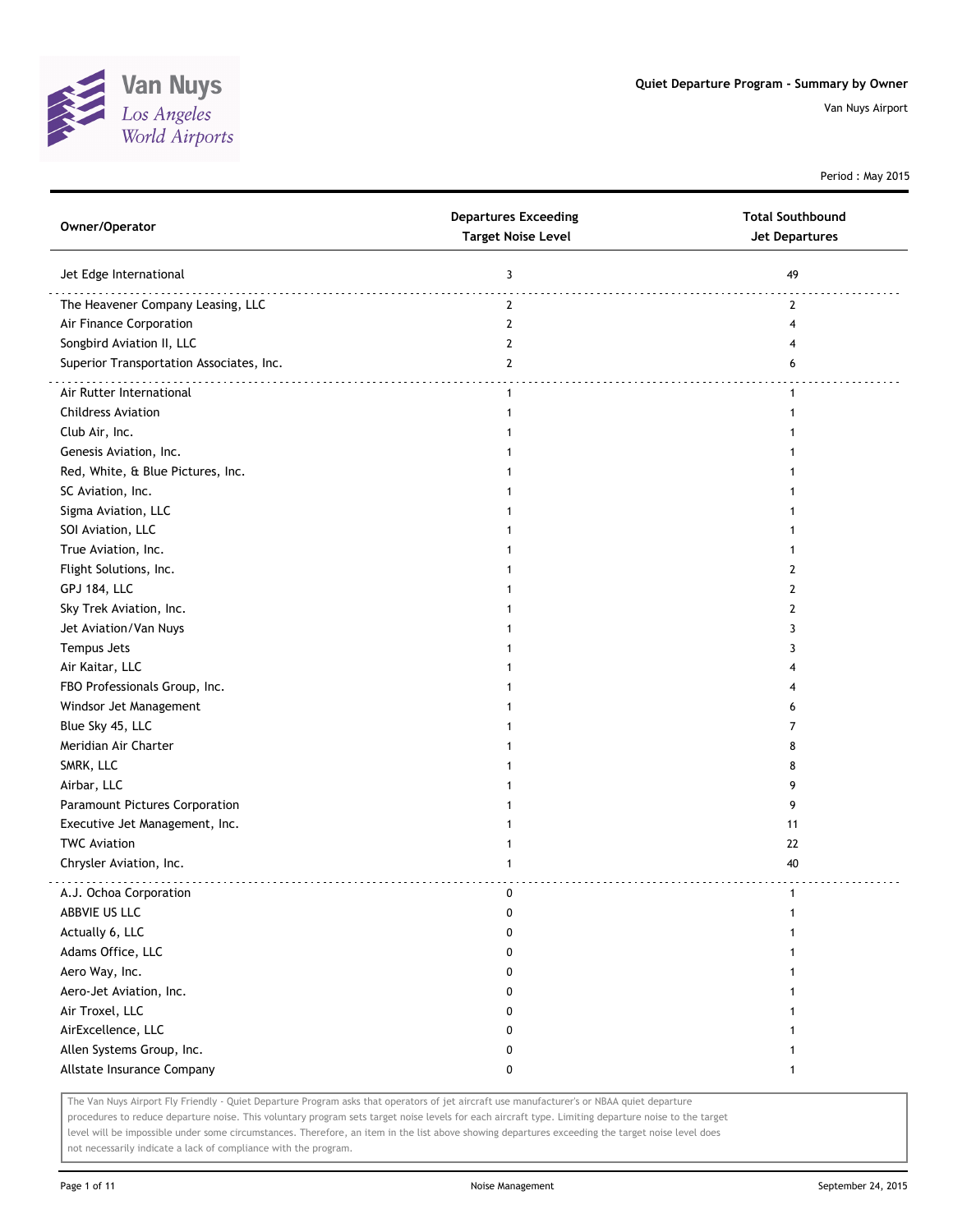

Period : May 2015

| Owner/Operator                                  | <b>Departures Exceeding</b><br><b>Target Noise Level</b> | <b>Total Southbound</b><br><b>Jet Departures</b> |
|-------------------------------------------------|----------------------------------------------------------|--------------------------------------------------|
| American International Group, Inc.              | 0                                                        | 1                                                |
| Amigos Ventures, LLC                            | 0                                                        |                                                  |
| AMVAL LLC                                       | 0                                                        |                                                  |
| Andreini & Company                              | 0                                                        |                                                  |
| ANTON AIR LLC                                   | 0                                                        |                                                  |
| APPLIED UNDERWRITERS INC                        | 0                                                        |                                                  |
| A-Ron Resources, LLC                            | 0                                                        |                                                  |
| Aviation Partners, Inc.                         | 0                                                        | 1                                                |
| Awaiting Documentation                          | 0                                                        |                                                  |
| B & G Leasing, LLC                              | 0                                                        |                                                  |
| <b>B C Aviation, LLC</b>                        | 0                                                        |                                                  |
| Banu, LLC                                       | 0                                                        |                                                  |
| Bauer, Ltd.                                     | 0                                                        |                                                  |
| Bell Helicopter Textron, Inc.                   | 0                                                        |                                                  |
| <b>Billionaire Inc</b>                          | 0                                                        |                                                  |
| Birds Eye Management, Inc.                      | 0                                                        |                                                  |
| <b>BLACK POTATO EXPRESS LLC</b>                 | 0                                                        |                                                  |
| Boichco, LLC                                    | 0                                                        | 1                                                |
| Boulder Aviation Management, LLC                | 0                                                        |                                                  |
| <b>Business Jet Access</b>                      | 0                                                        |                                                  |
| Candybar Aviation, LLC                          | 0                                                        |                                                  |
| <b>CARLISLE AVIATION LLC</b>                    | 0                                                        |                                                  |
| <b>Central Management Services</b>              | 0                                                        |                                                  |
| Central Missouri Aviation, Inc                  | 0                                                        |                                                  |
| Citation 123 Corporation                        | 0                                                        |                                                  |
| Classic Aviation, Inc.                          | 0                                                        |                                                  |
| CMC Aviaiton Holdings, LLC                      | 0                                                        |                                                  |
| Cohen Aviation Leasing, LLC                     | 0                                                        |                                                  |
| Corporate Air, LLC                              | 0                                                        |                                                  |
| Corporate Fleet Services, LLC                   | 0                                                        |                                                  |
| COX JAMES A TRUSTEE                             | 0                                                        |                                                  |
| Craig Air Center, Inc.                          | 0                                                        |                                                  |
| Cutter Aviation, Inc.                           | U                                                        |                                                  |
| <b>CVC AVIONICS</b>                             | 0                                                        |                                                  |
| D & D Aviation, LLC                             | 0                                                        |                                                  |
| Dorato Jets, LLC                                | 0                                                        |                                                  |
| Dream Trans, LLC                                | 0                                                        |                                                  |
| DS ADVISORS INC                                 | 0                                                        |                                                  |
| Edgewood Properties, Inc C/O JSM at Falcon, LLC | 0                                                        |                                                  |
| Elite Air, Inc.                                 | 0                                                        |                                                  |
| Embee, Inc.                                     | 0                                                        | 1                                                |

The Van Nuys Airport Fly Friendly - Quiet Departure Program asks that operators of jet aircraft use manufacturer's or NBAA quiet departure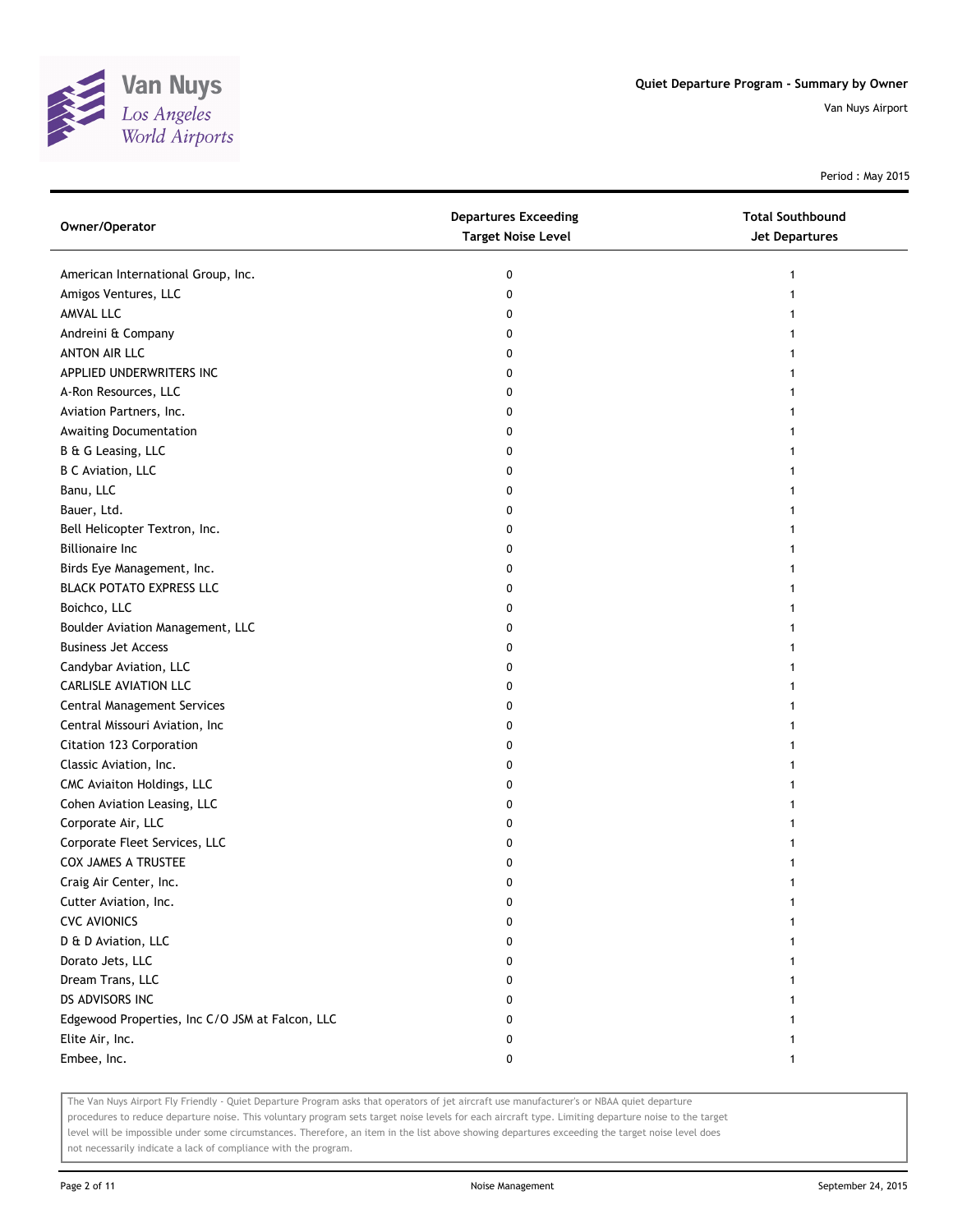

Period : May 2015

| Owner/Operator                        | <b>Departures Exceeding</b><br><b>Target Noise Level</b> | <b>Total Southbound</b><br><b>Jet Departures</b> |
|---------------------------------------|----------------------------------------------------------|--------------------------------------------------|
| Erin Air, Inc.                        | 0                                                        | 1                                                |
| Execujet Charter Services, Inc.       | 0                                                        |                                                  |
| Executive Flight Services, Inc.       | 0                                                        |                                                  |
| Fairmont Aviation, LLC                | 0                                                        |                                                  |
| First Jet                             | 0                                                        |                                                  |
| <b>Fitness Management Corporation</b> | 0                                                        |                                                  |
| Flexnet(Jet Soultions)                | 0                                                        |                                                  |
| Flightworks                           | 0                                                        |                                                  |
| Fly Becky's Air, LLC                  | 0                                                        |                                                  |
| FLYING ARROWS LLC                     | 0                                                        |                                                  |
| Fry's Electronics, Inc.               | 0                                                        |                                                  |
| FUGA, Inc.                            | 0                                                        |                                                  |
| Gama Charters, Inc.                   | 0                                                        |                                                  |
| Gateway Aviation, Inc.                | 0                                                        |                                                  |
| <b>General Nutrition Corporation</b>  | 0                                                        |                                                  |
| <b>Global Holding Corporation</b>     | 0                                                        |                                                  |
| Global Motor Cars of Nevada, LLC      | 0                                                        | 1                                                |
| Grancor Aviation, Inc.                | 0                                                        |                                                  |
| Green Two, Inc.                       | 0                                                        |                                                  |
| Guthy-Renker Aviation, LLC            | 0                                                        |                                                  |
| Hard Rock Hotel                       | 0                                                        |                                                  |
| Harpo, Inc.                           | 0                                                        |                                                  |
| Hawker 1000, LLC                      | 0                                                        |                                                  |
| Hedgerow, Inc.                        | 0                                                        |                                                  |
| IAC/InterActive Corporation           | 0                                                        |                                                  |
| INTERNATIONAL JET MANAGEMENT GmbH     | 0                                                        |                                                  |
| J.P. Air Charter, Inc.                | 0                                                        |                                                  |
| JAW AIRCRAFT LLC                      | 0                                                        |                                                  |
| JDI HOLDINGS LLC                      | 0                                                        |                                                  |
| Jet 213HP, LLC                        | 0                                                        |                                                  |
| Jet Aviation Business Jets, Inc.      | 0                                                        |                                                  |
| Jet Link Investments, Inc.            | 0                                                        |                                                  |
| JET SET AIRCRAFT INC                  | 0                                                        |                                                  |
| Jetroc, LLC                           | 0                                                        |                                                  |
| JIMC Aviation, LLC                    | 0                                                        |                                                  |
| John R. Lawson Rock & Oil, Inc.       | 0                                                        |                                                  |
| Journey Aviation, LLC                 | 0                                                        |                                                  |
| KAL, LLC                              | 0                                                        |                                                  |
| Kalitta Charters, LLC                 | 0                                                        |                                                  |
| KENNEDY RICE DRYERS LLC               | 0                                                        |                                                  |
| Key Air, LLC                          | 0                                                        | 1                                                |

The Van Nuys Airport Fly Friendly - Quiet Departure Program asks that operators of jet aircraft use manufacturer's or NBAA quiet departure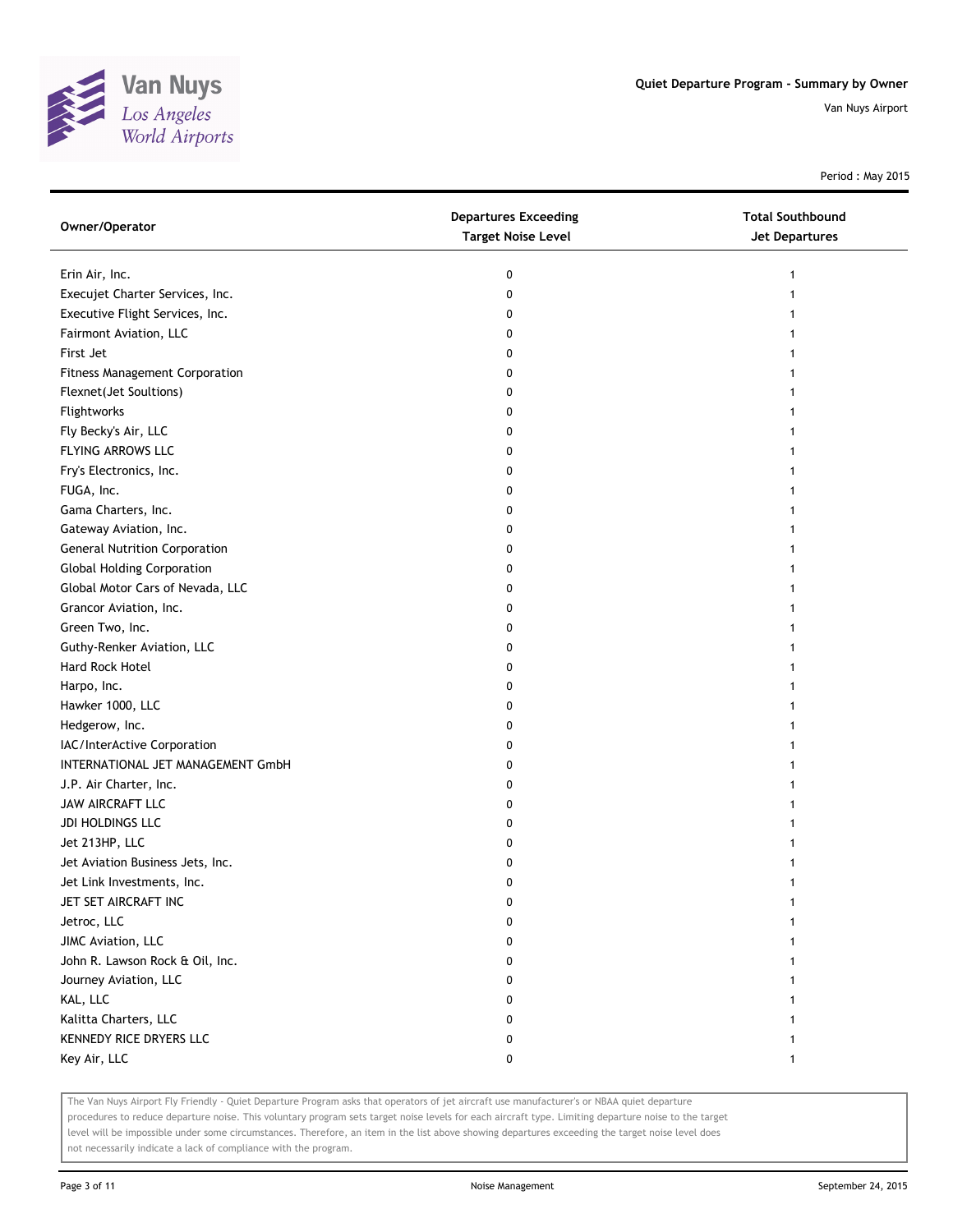

Period : May 2015

| Owner/Operator                        | <b>Departures Exceeding</b><br><b>Target Noise Level</b> | <b>Total Southbound</b><br>Jet Departures |
|---------------------------------------|----------------------------------------------------------|-------------------------------------------|
| KIMBAL LOGISTICS LLC                  | 0                                                        | 1                                         |
| Knot Tee Time Air, LLC                | 0                                                        |                                           |
| L & L Leasing V, LLC                  | 0                                                        |                                           |
| La Costa Village, Inc.                | 0                                                        |                                           |
| Las Vegas Jet, LLC                    | 0                                                        |                                           |
| Learjet Inc.                          | 0                                                        |                                           |
| Lisa Quinto                           | 0                                                        | 1                                         |
| LJ60-266, LLC                         | 0                                                        |                                           |
| Luft Aviation Charter, Pty. Ltd.      | 0                                                        |                                           |
| MA Aviation, LLC                      | 0                                                        |                                           |
| Mann Aviation, LLC                    | 0                                                        |                                           |
| Masterjet Aviacao Executiva, S.A.     | 0                                                        |                                           |
| <b>MC Aviation Corporation</b>        | 0                                                        |                                           |
| Michael Dorn                          | 0                                                        |                                           |
| MIDAMERICA JET Inc.                   | 0                                                        |                                           |
| Mill Creek Aviation, LLC              | 0                                                        |                                           |
| Million Air - Dallas                  | 0                                                        |                                           |
| MILLROCK AVIATION FINANCIAL LLC       | 0                                                        |                                           |
| Mountain Aviation, Inc.               | 0                                                        |                                           |
| Mustang Investors, LLC                | 0                                                        |                                           |
| N612FG, LLC                           | 0                                                        |                                           |
| N702SS LLC                            | 0                                                        |                                           |
| N869DL, LLC                           | 0                                                        |                                           |
| N907DF, LLC                           | 0                                                        |                                           |
| Nevada 5 Aviation, LLC                | 0                                                        |                                           |
| Nevada Potomac Equipment, LLC         | 0                                                        |                                           |
| NKT Commercial, LLC                   | 0                                                        |                                           |
| Non Stop Aviation, Inc.               | 0                                                        |                                           |
| North American Air Charter            | 0                                                        |                                           |
| <b>NTA</b>                            | 0                                                        |                                           |
| NWW Excel, Inc.                       | 0                                                        |                                           |
| Overland West Investments, LLC        | 0                                                        |                                           |
| Pacific Flight Services, Inc.         | 0                                                        |                                           |
| Pilgrim Enterprises C/O Castle & Cook | 0                                                        |                                           |
| Pittco Aviation, Inc.                 | 0                                                        |                                           |
| PMC Global, Inc.                      | 0                                                        |                                           |
| Priester Aviation, LLC                | 0                                                        |                                           |
| Prime Resources, LLC                  | 0                                                        |                                           |
| Professional Jet, Inc.                | 0                                                        |                                           |
| R & L Aviation Inc.                   | 0                                                        |                                           |
| RANCHO PACIFIC HOLDINGS LLC           | 0                                                        | $\mathbf{1}$                              |

The Van Nuys Airport Fly Friendly - Quiet Departure Program asks that operators of jet aircraft use manufacturer's or NBAA quiet departure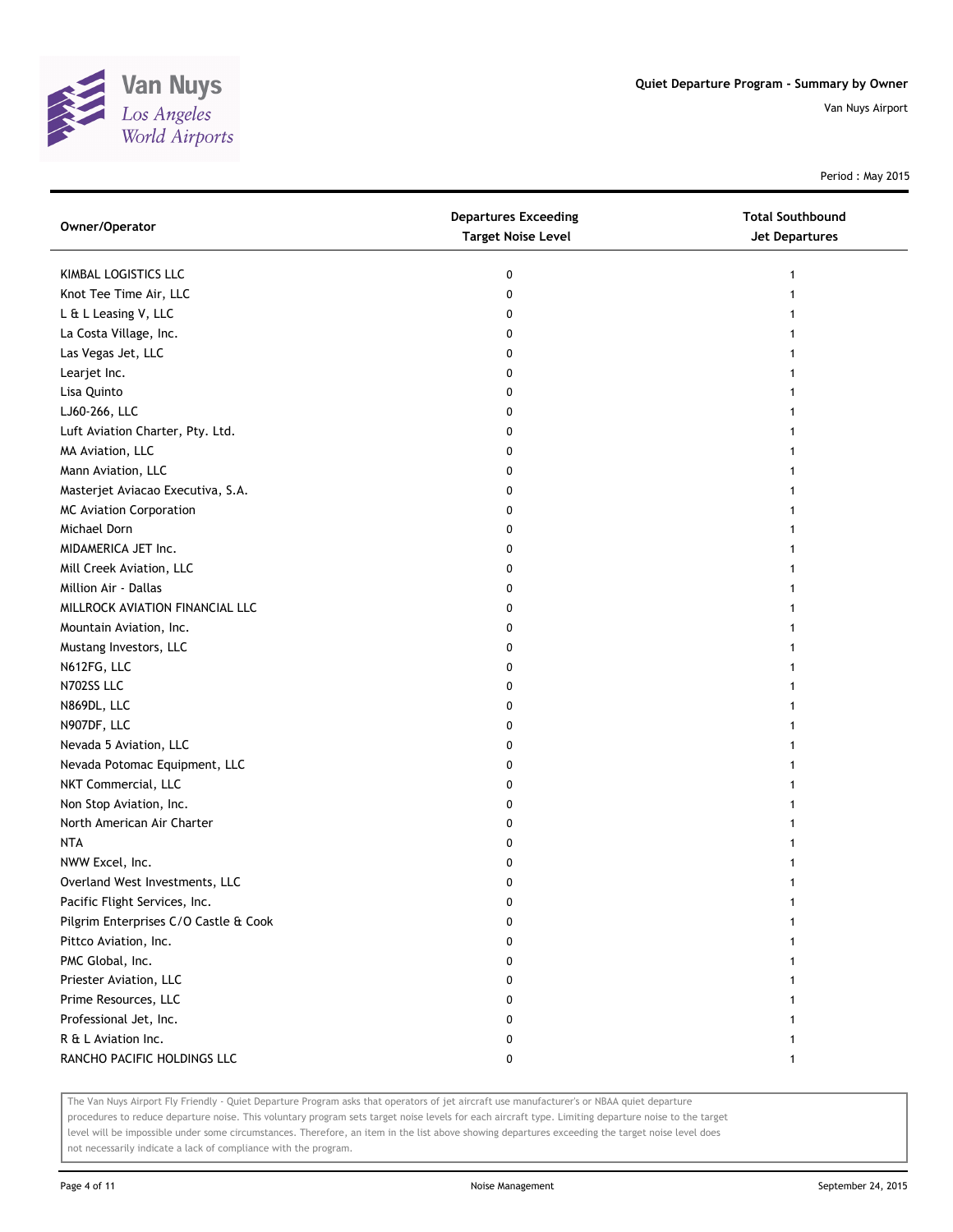

Period : May 2015

| Owner/Operator                           | <b>Departures Exceeding</b><br><b>Target Noise Level</b> | <b>Total Southbound</b><br><b>Jet Departures</b> |
|------------------------------------------|----------------------------------------------------------|--------------------------------------------------|
| Raspberry Consulting, LLC                | 0                                                        |                                                  |
| Reno Flying Service, Inc.                | 0                                                        |                                                  |
| ROUNDBALL LLC                            | 0                                                        |                                                  |
| Royal Pacific Aviation CL 600, LLC       | 0                                                        |                                                  |
| RSGH L.P.                                | 0                                                        |                                                  |
| Running Water Land and Cattle Company    | 0                                                        |                                                  |
| RWP Associates, Inc.                     | 0                                                        |                                                  |
| Santa Barbara Executive Jet              | 0                                                        |                                                  |
| Saratoga, Inc.                           | 0                                                        |                                                  |
| SCHUBERT TERRY L                         | 0                                                        |                                                  |
| Scott, D. Gregory                        | 0                                                        |                                                  |
| Sierra Pacific Industries                | 0                                                        |                                                  |
| Skybird Aviation, Inc.                   | 0                                                        |                                                  |
| South Aircraft Leasing, Inc.             | 0                                                        |                                                  |
| SOUTHWEST AIRLINES Co.                   | 0                                                        |                                                  |
| SpiritJets                               | 0                                                        |                                                  |
| Sterling Aviation, LLC                   | 0                                                        |                                                  |
| Stream Enterprises, LLC                  | 0                                                        |                                                  |
| Surefoot, L.C.                           | 0                                                        |                                                  |
| Swift Aviation Management, Inc.          | 0                                                        |                                                  |
| Swiss Colony, Inc.                       | 0                                                        |                                                  |
| <b>TAG Aviation Asia</b>                 | 0                                                        |                                                  |
| <b>Target Corporation</b>                | 0                                                        |                                                  |
| The Adler Group, Inc.                    | 0                                                        |                                                  |
| TP Air, LLC                              | 0                                                        |                                                  |
| Triangle Aircraft Services               | 0                                                        |                                                  |
| Trident Aviation Services, LLC           | 0                                                        |                                                  |
| Tristram Colket, Jr.                     | 0                                                        |                                                  |
| Truman Arnold Companies                  | 0                                                        |                                                  |
| Two Bear Management, LLC                 | 0                                                        |                                                  |
| <b>Ultimate Jetcharters</b>              | 0                                                        |                                                  |
| Universal Funding Corporation            | 0                                                        |                                                  |
| Universal Jet Aviation, Inc.             | U                                                        |                                                  |
| Viking Travel Services Limited           | 0                                                        |                                                  |
| <b>VistaJet Limited</b>                  | 0                                                        |                                                  |
| VISTAJET Luftfahrtunternehmen GmbH       | 0                                                        |                                                  |
| WELLS FARGO DELAWARE TRUST CO NA TRUSTEE | 0                                                        |                                                  |
| West Ridge Air II, LLC                   | 0                                                        |                                                  |
| <b>Westair Corporation</b>               | 0                                                        |                                                  |
| WHITE DOUGLAS L                          | 0                                                        |                                                  |
| Williams International Company, LLC      | 0                                                        | 1                                                |

The Van Nuys Airport Fly Friendly - Quiet Departure Program asks that operators of jet aircraft use manufacturer's or NBAA quiet departure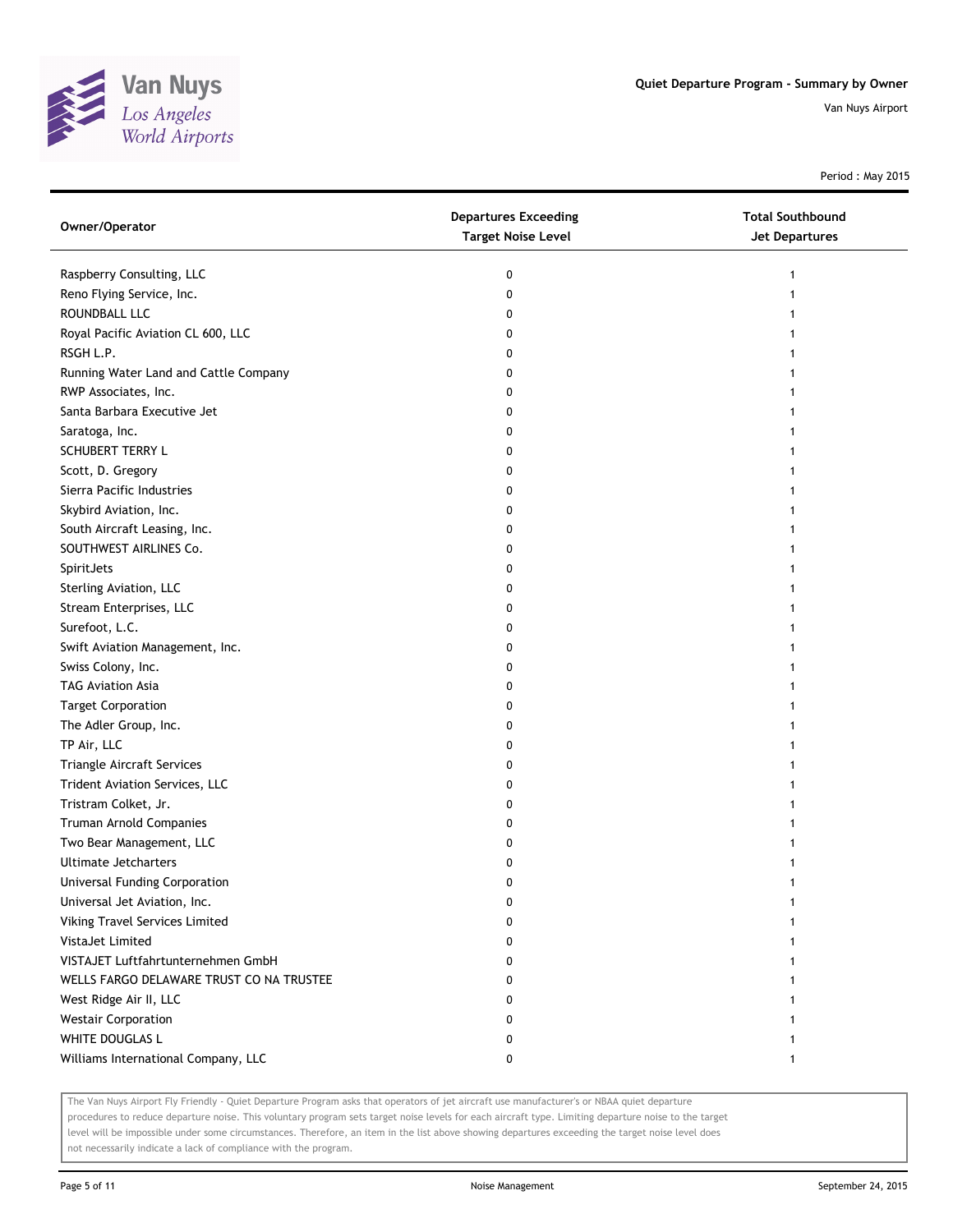

Period : May 2015

| Owner/Operator                       | <b>Departures Exceeding</b><br><b>Target Noise Level</b> | <b>Total Southbound</b><br><b>Jet Departures</b> |
|--------------------------------------|----------------------------------------------------------|--------------------------------------------------|
| Williamson-Dickie Manufacturing, Co. | 0                                                        | 1                                                |
| Wilshire Associates                  | 0                                                        |                                                  |
| Wimdsor Jet Mgmt                     | 0                                                        |                                                  |
| WING AND A PRAYER INC                | 0                                                        |                                                  |
| Wyoming Associates, Inc.             | 0                                                        |                                                  |
| Xerox Corporation                    | 0                                                        |                                                  |
| <b>ZC</b> Aviation                   | 0                                                        |                                                  |
| 5161 Romeo, LLC                      | 0                                                        | 2                                                |
| ACM Aviation Services, Inc.          | 0                                                        | 2                                                |
| Advanced Air Management, Inc.        | 0                                                        | 2                                                |
| Aero Jet Services, LLC               | 0                                                        | 2                                                |
| Aerolineas Ejecutivas, SA de CV      | 0                                                        | 2                                                |
| Allen Lund Company, Inc.             | 0                                                        | 2                                                |
| ALTEN CONSULTING LLC                 | 0                                                        | 2                                                |
| Altpoint Capital Partners LLC        | 0                                                        | 2                                                |
| Amber Services, Inc.                 | 0                                                        | 2                                                |
| AMERICAN AIRLINES Inc.               | 0                                                        | 2                                                |
| ANSCHUTZ CORP                        | 0                                                        | 2                                                |
| Arrabon Management Services, LLC     | 0                                                        | 2                                                |
| ATI Jet, Inc.                        | 0                                                        | 2                                                |
| Avalon Capital Group, LLC            | 0                                                        | 2                                                |
| Basic Capital Management, Inc.       | 0                                                        | 2                                                |
| Beckwith Entertainment Group, LLC    | 0                                                        | 2                                                |
| Berggruen Holdings, Ltd.             | 0                                                        | 2                                                |
| Business Jet Managers, Inc.          | 0                                                        | 2                                                |
| Calvin Klein Studio, LLC             | 0                                                        | 2                                                |
| Ceson Flight, LLC                    | 0                                                        | $\overline{2}$                                   |
| CESSNA AIRCRAFT COMPANY              | 0                                                        | 2                                                |
| CFS Air, LLC                         | 0                                                        | 2                                                |
| <b>CM Holdings</b>                   | 0                                                        | 2                                                |
| Corporate Air LLC                    | 0                                                        | 2                                                |
| Cove Aviation Partners, LLC          | 0                                                        | 2                                                |
| Daniel Calugar                       |                                                          | L                                                |
| Dole Foods Flight Operations, Inc.   | 0                                                        | 2                                                |
| Eclipse 231, LLC                     | 0                                                        | 2                                                |
| EJH FALCON LLC                       | 0                                                        | 2                                                |
| Elite Aviation, LLC                  | 0                                                        | 2                                                |
| ExcelAire Service, Inc.              | 0                                                        | 2                                                |
| Fair Wind Air Charter                | 0                                                        | 2                                                |
| FALCON D LLC                         | 0                                                        | 2                                                |
| FJ900, Inc.                          | 0                                                        | 2                                                |

The Van Nuys Airport Fly Friendly - Quiet Departure Program asks that operators of jet aircraft use manufacturer's or NBAA quiet departure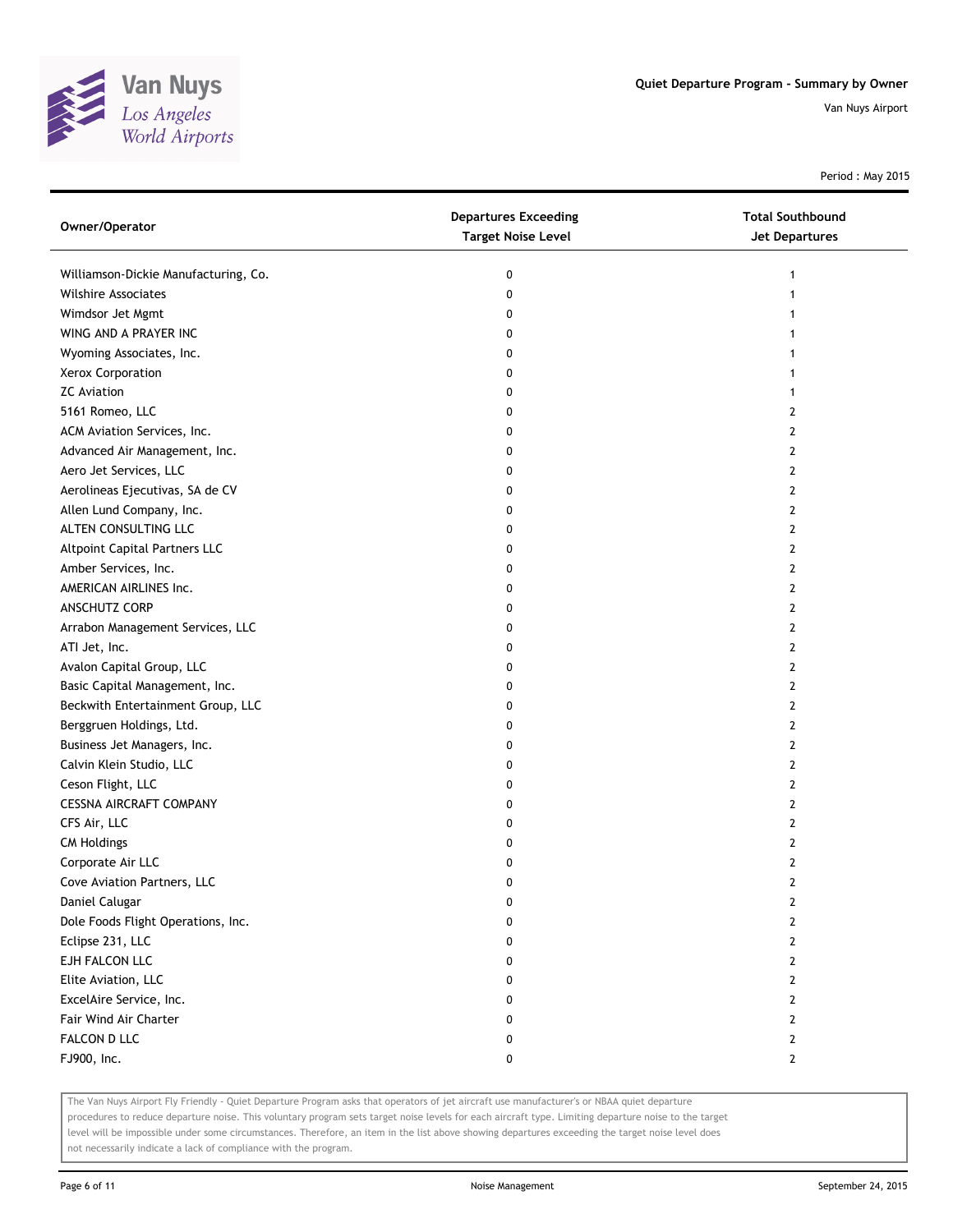

Period : May 2015

| Owner/Operator                           | <b>Departures Exceeding</b><br><b>Target Noise Level</b> | <b>Total Southbound</b><br><b>Jet Departures</b> |
|------------------------------------------|----------------------------------------------------------|--------------------------------------------------|
| FL Aviation Corp.                        | 0                                                        | 2                                                |
| Friedkin Aviation, Inc.                  | 0                                                        | 2                                                |
| Gama Aviation, Inc.                      | 0                                                        | 2                                                |
| Guardian Air Service, LP                 | 0                                                        | 2                                                |
| Horizon Aviation, Ltd.                   | 0                                                        | 2                                                |
| IBC Hospitality, LLC                     | 0                                                        | 2                                                |
| IHEARTMEDIA MANAGEMENT SERVICES INC      | 0                                                        | 2                                                |
| JOHN R MILLER ENTERPRISES III LLC        | 0                                                        | 2                                                |
| Keystone Foods Corporation               | 0                                                        | 2                                                |
| KIRRA AIRCRAFT LEASING TRUST NO 1        | 0                                                        | 2                                                |
| Lagniappe Aviation, LLC                  | 0                                                        | 2                                                |
| Lewis Energy                             | 0                                                        | 2                                                |
| Liberty Specialty Enterprises, Inc.      | 0                                                        | 2                                                |
| M & B HOLDINGS OF DELAWARE LLC           | 0                                                        | 2                                                |
| <b>MC Group</b>                          | 0                                                        | 2                                                |
| Mendota Aircraft Management, LLC         | 0                                                        | 2                                                |
| Merle Norman Cosmetics, Inc.             | 0                                                        | 2                                                |
| Michigan CAT Aviation, LLC               | 0                                                        | 2                                                |
| Mill Creek Systems, LLCLC                | 0                                                        | 2                                                |
| Minnesota Choice Aviation V, LLC         | 0                                                        | 2                                                |
| Mr. Chow Enterprises, Ltd.               | 0                                                        | 2                                                |
| Nevada Challenger, LLC                   | 0                                                        | 2                                                |
| NOEVIR AVIATION INC                      | 0                                                        | 2                                                |
| NOLAN CAPITAL INC                        | 0                                                        | 2                                                |
| Northrop Grumman Corporation             | 0                                                        | 2                                                |
| Occidental Petroleum Corporation         | 0                                                        | 2                                                |
| Pacific Coast Jet, LLC                   | 0                                                        | 2                                                |
| Panda Restaurant Group, Inc.             | 0                                                        | 2                                                |
| PCS Aviation Services, LLC               | 0                                                        | 2                                                |
| PLATINUM DUNES PRODUCTIONS               | 0                                                        | 2                                                |
| Rail Management & Consulting Corporation | 0                                                        | 2                                                |
| Red.com                                  | 0                                                        | 2                                                |
| Roger Meyers                             | o                                                        | $\mathbf{z}$                                     |
| Rollins, Inc.                            | 0                                                        | 2                                                |
| Sentient Flight Group, LLC               | 0                                                        | 2                                                |
| Sierra West Airlines, Inc.               | 0                                                        | 2                                                |
| Sony Corporation of America              | 0                                                        | 2                                                |
| <b>STA Jets</b>                          | 0                                                        | 2                                                |
| <b>Starbase Aviation</b>                 | 0                                                        | 2                                                |
| Starwood Management, LLC                 | 0                                                        | 2                                                |
| Takle Management, LLC                    | 0                                                        | 2                                                |

The Van Nuys Airport Fly Friendly - Quiet Departure Program asks that operators of jet aircraft use manufacturer's or NBAA quiet departure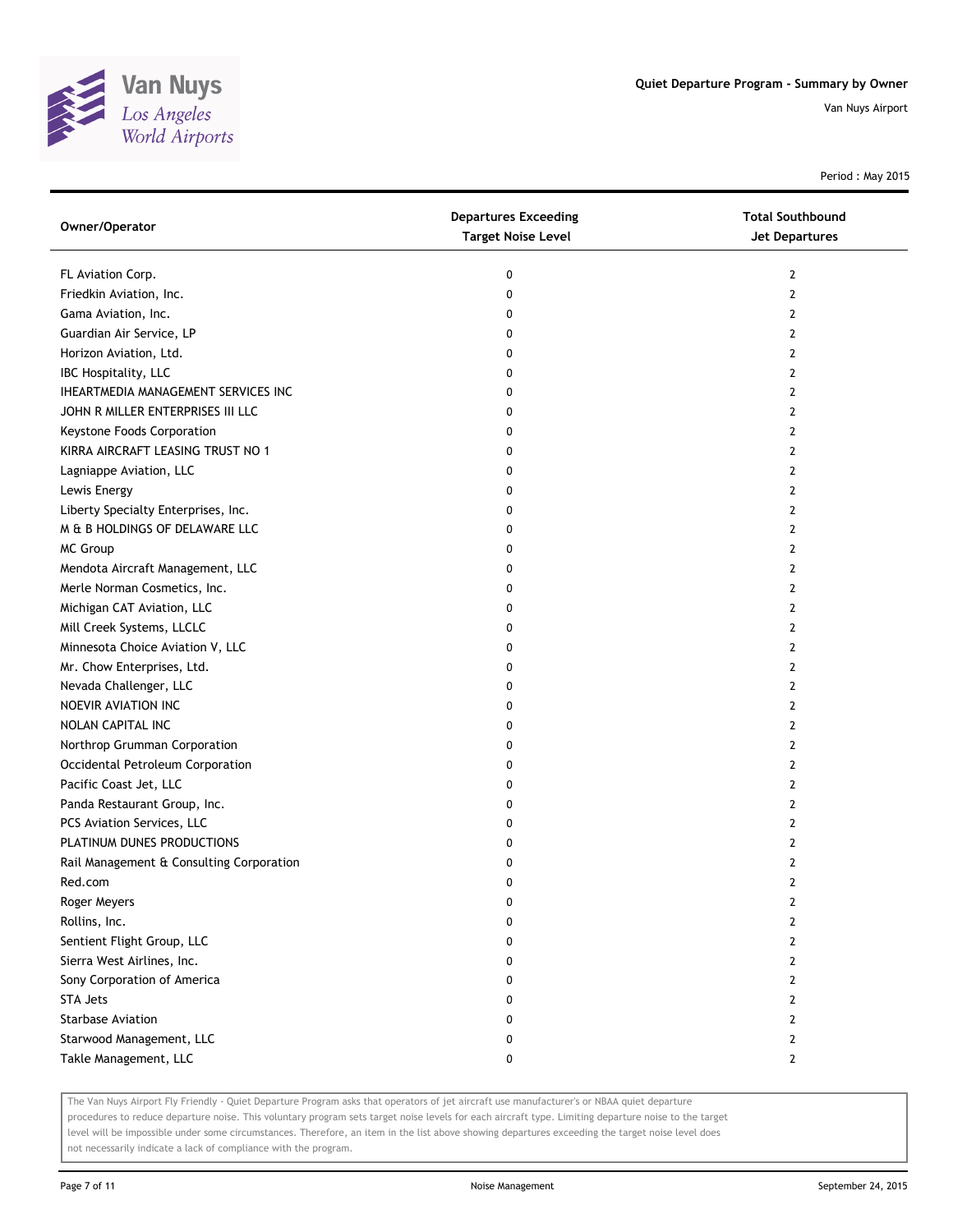

Period : May 2015

| Owner/Operator                          | <b>Departures Exceeding</b><br><b>Target Noise Level</b> | <b>Total Southbound</b><br><b>Jet Departures</b> |
|-----------------------------------------|----------------------------------------------------------|--------------------------------------------------|
| <b>TFT Aviation</b>                     | 0                                                        | $\overline{2}$                                   |
| The Fountain, LLC                       | 0                                                        | $\overline{2}$                                   |
| <b>Thornton Corporation</b>             | 0                                                        | 2                                                |
| Twin Cities Air Service, LLC            | 0                                                        | 2                                                |
| V.T. Aviation, LLC                      | 0                                                        | $\overline{2}$                                   |
| Walker, L. Dudley                       | 0                                                        | 2                                                |
| <b>Wolfe Air Aviation</b>               | 0                                                        | 2                                                |
| 5664, LLC                               | 0                                                        | 3                                                |
| Aeropremiere, LLC                       | 0                                                        | 3                                                |
| Ambrose Corporation                     | 0                                                        | 3                                                |
| <b>BANK OF UTAH TRUSTEE</b>             | 0                                                        | 3                                                |
| Bombardier Aerospace Corp               | 0                                                        | 3                                                |
| Bopper Airways, LLC                     | 0                                                        | 3                                                |
| Century Jets                            | 0                                                        | 3                                                |
| Cin-Air, Ltd.                           | 0                                                        | 3                                                |
| Corporate Flight International          | 0                                                        | 3                                                |
| Desert Wings, LLC                       | 0                                                        | 3                                                |
| Execucorp                               | 0                                                        | 3                                                |
| <b>Gama Aviation</b>                    | 0                                                        | 3                                                |
| Global Flight, Inc.                     | 0                                                        | 3                                                |
| <b>Grossman Company Properties</b>      | 0                                                        | 3                                                |
| <b>INVISIBLE HAND LLC</b>               | 0                                                        | 3                                                |
| Jet Aviation Flight Services            | 0                                                        | 3                                                |
| Jet Linx Aviation, LLC                  | 0                                                        | 3                                                |
| Jet Set Aircraft, Inc.                  | 0                                                        | 3                                                |
| K/S Aviation, LLC                       | 0                                                        | 3                                                |
| Kingston Aviation, LLC                  | 0                                                        | 3                                                |
| Komar Aviation Group                    | 0                                                        | 3                                                |
| KW Flight, LLC                          | 0                                                        | 3                                                |
| Mach One Air Charters, Inc.             | 0                                                        | 3                                                |
| Mike Post Productions, Inc.             | 0                                                        | 3                                                |
| N36MU, LLC                              | 0                                                        | 3                                                |
| N881WT, LLC                             | 0                                                        | 3                                                |
| Newsflight, Inc.                        | 0                                                        | 3                                                |
| Next Week, LLC                          | 0                                                        | 3                                                |
| RB Aircraft Leasing, LLC                | 0                                                        | 3                                                |
| SG Acquisitions, LLC                    | 0                                                        | 3                                                |
| SP Aviation, Inc.                       | 0                                                        | 3                                                |
| Superior Industries International, Inc. | 0                                                        | 3                                                |
| Threshold Technologies, Inc.            | 0                                                        | 3                                                |
| Acabel, LLC                             | 0                                                        | 4                                                |

The Van Nuys Airport Fly Friendly - Quiet Departure Program asks that operators of jet aircraft use manufacturer's or NBAA quiet departure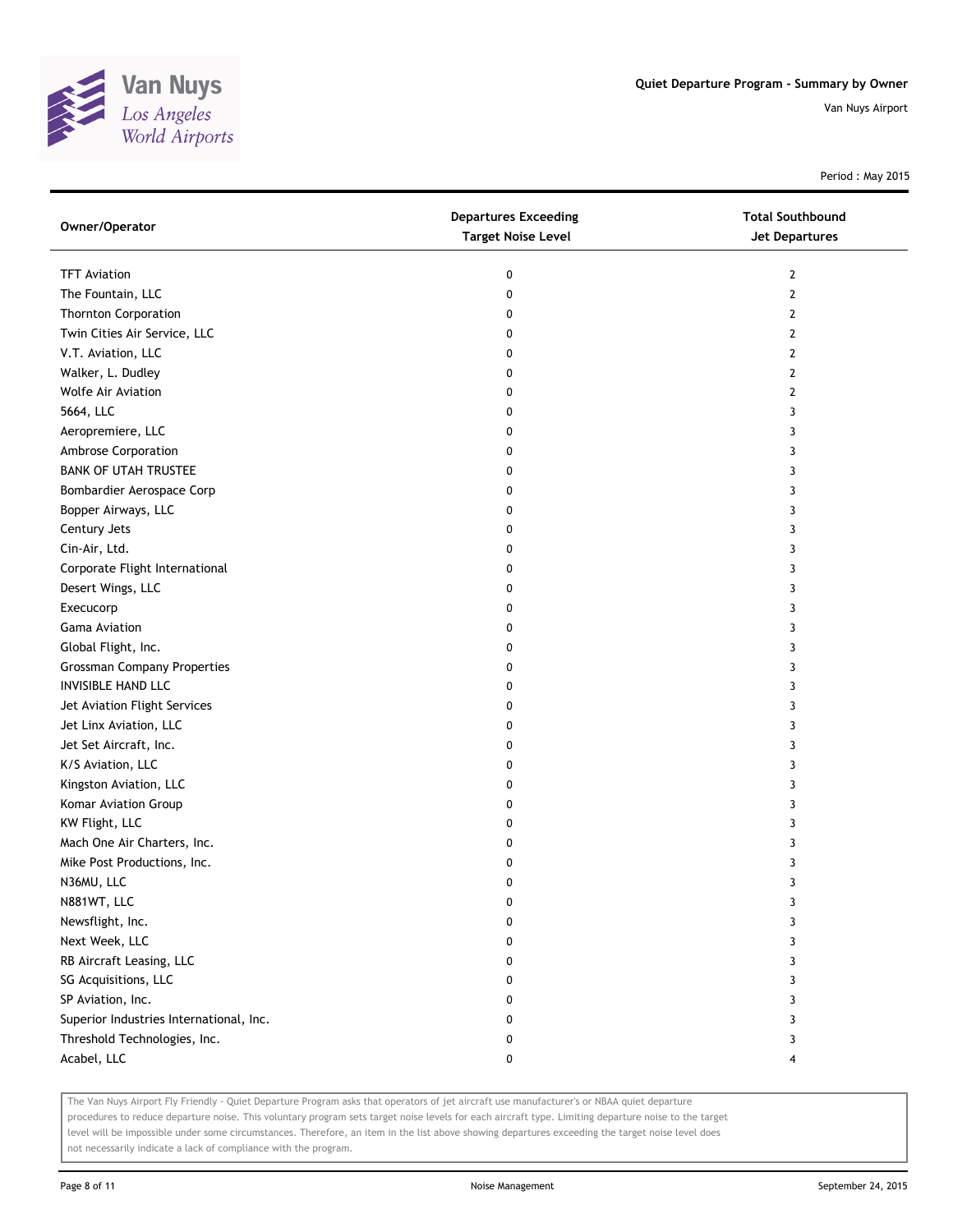

Period : May 2015

| Owner/Operator                                      | <b>Departures Exceeding</b><br><b>Target Noise Level</b> | <b>Total Southbound</b><br>Jet Departures |
|-----------------------------------------------------|----------------------------------------------------------|-------------------------------------------|
| Air Alliance, LLC                                   | 0                                                        | 4                                         |
| Air Rutter International DBA JetFlite International | 0                                                        | 4                                         |
| Aviation West Charters, Inc.                        | 0                                                        | 4                                         |
| <b>Chevron Aviation Services</b>                    | 0                                                        | 4                                         |
| Delta Private Jets                                  | 0                                                        | 4                                         |
| General Electric Capital Corporation                | 0                                                        | 4                                         |
| Jet-Alliance, Inc.                                  | 0                                                        | 4                                         |
| Jetaway Air Service, LLC                            | 0                                                        | 4                                         |
| Moelis & Company Manager, LLC                       | 0                                                        | 4                                         |
| Penske Jet, Inc.                                    | 0                                                        | 4                                         |
| Prime Jet, LLC                                      | 0                                                        | 4                                         |
| Recreation World, Inc.                              | 0                                                        | 4                                         |
| Regency Air, LLC                                    | 0                                                        | 4                                         |
| Talon Air, Inc.                                     | 0                                                        | 4                                         |
| Trijet Aviation Management, LLC                     | 0                                                        | 4                                         |
| VCS Air, LLC                                        | 0                                                        | 4                                         |
| AG Logistic Services, LLC                           | 0                                                        | 5                                         |
| Cinco Air Charter, LLC                              | 0                                                        | 5                                         |
| Flynt Aviation, LLC                                 | 0                                                        | 5                                         |
| Golden State Air Charter, LLC                       | 0                                                        | 5                                         |
| Mannco, LLC                                         | 0                                                        | 5                                         |
| NantWorks, LLC                                      | 0                                                        | 5                                         |
| Paragon Airways                                     | 0                                                        | 5                                         |
| <b>Paramount Citrus Aviation</b>                    | 0                                                        | 5                                         |
| Sweet Jet, LLC                                      | 0                                                        | 5                                         |
| Swiflite Aircraft Corporation                       | 0                                                        | 5                                         |
| The DIRECTV Group, Inc.                             | 0                                                        | 5                                         |
| The Employers Benefit Group, LLC                    | 0                                                        | 5                                         |
| Tull Family Trust C/O Mickey Segal                  | 0                                                        | 5                                         |
| Ares Technical Administration, LLC                  | 0                                                        | 6                                         |
| AVN AIR LLC                                         | 0                                                        | 6                                         |
| <b>Biscuit Aviation, LLC</b>                        | 0                                                        | 6                                         |
| Cessna Aircraft Company                             | U                                                        | 6                                         |
| Colony Capital, LLC                                 | 0                                                        | 6                                         |
| Flexjet                                             | 0                                                        | 6                                         |
| Hidacane Air, LLC                                   | 0                                                        | 6                                         |
| Hollister Aviation, LLC                             | 0                                                        | 6                                         |
| Loretto Aviation, LLC                               | 0                                                        | 6                                         |
| Morningstar Partners, Ltd., DBA Auroa Jet Partners  | 0                                                        | 6                                         |
| Skybird Aviation                                    | 0                                                        | 6                                         |
| Solairus Aviation                                   | 0                                                        | 6                                         |

The Van Nuys Airport Fly Friendly - Quiet Departure Program asks that operators of jet aircraft use manufacturer's or NBAA quiet departure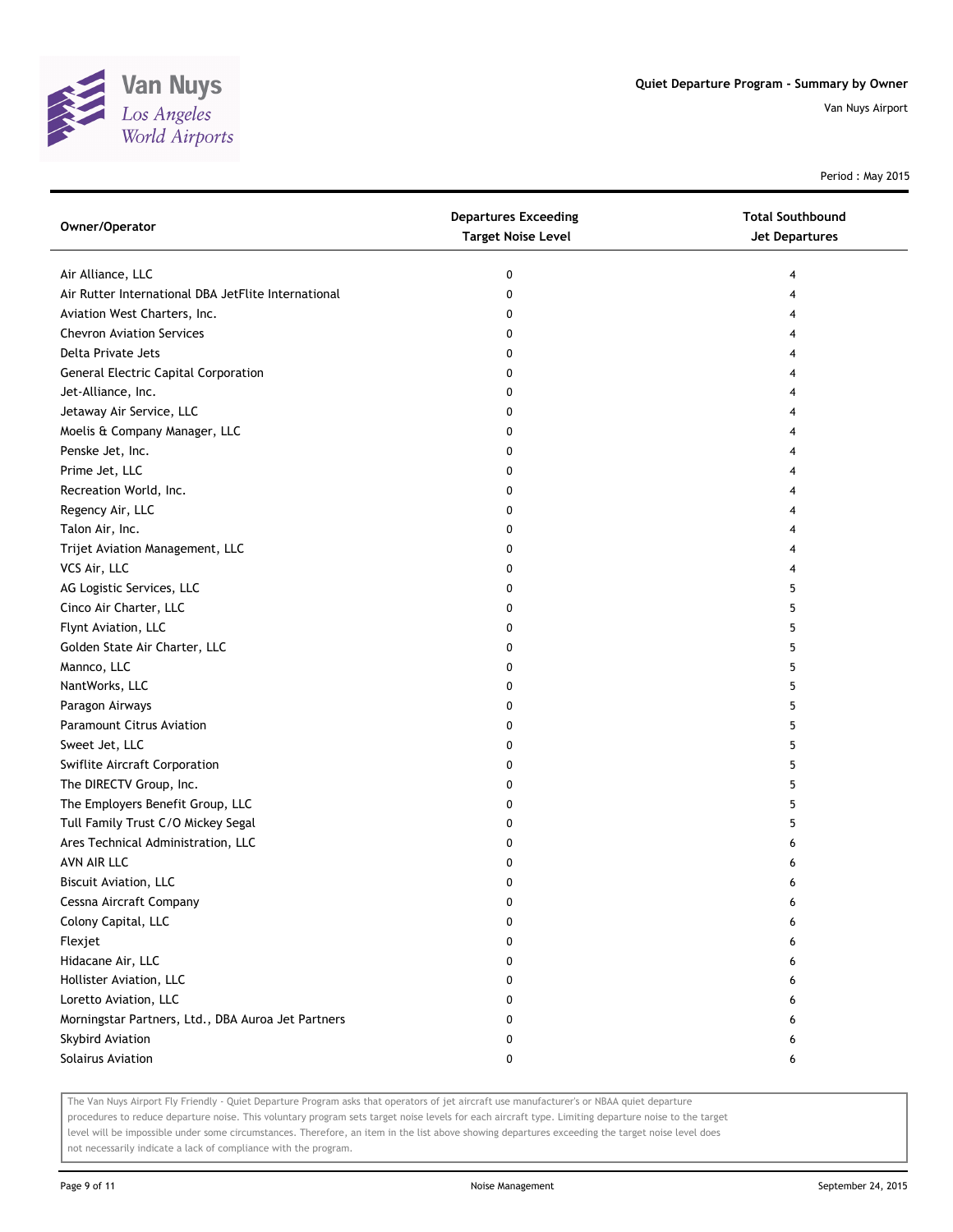

Period : May 2015

| Owner/Operator                           | <b>Departures Exceeding</b><br><b>Target Noise Level</b> | <b>Total Southbound</b><br><b>Jet Departures</b> |
|------------------------------------------|----------------------------------------------------------|--------------------------------------------------|
| Velox Aircraft, LLC                      | 0                                                        | 6                                                |
| West Coast Charters, LLC                 | 0                                                        | 6                                                |
| WILMINGTON TRUST CO OWNER TRUSTEE        | 0                                                        | 6                                                |
| Desert Jet, LLC                          | 0                                                        | 7                                                |
| Excellent Investment, LLC                | 0                                                        | 7                                                |
| Latitude 33 Aviation LLC                 | $\mathbf{0}$                                             | 7                                                |
| <b>MGM Resorts International</b>         | 0                                                        | 7                                                |
| Oakmont Corporation                      | 0                                                        | 7                                                |
| Space Exploration Technologies           | 0                                                        | 7                                                |
| Ultra-Lux Jets, Inc.                     | 0                                                        | 7                                                |
| WELLS FARGO BANK NORTHWEST NA TRUSTEE    | 0                                                        | 7                                                |
| Westfield Aviation, Inc. Pty. Ltd.       | 0                                                        | 7                                                |
| Domino's Pizza, LLC                      | 0                                                        | 8                                                |
| Int'l Union of Operating Engineers       | 0                                                        | 8                                                |
| Metropolitan Aviation, LLC               | 0                                                        | 8                                                |
| Schaumburg Jet, Inc.                     | 0                                                        | 8                                                |
| Air Lease Corporation                    | 0                                                        | 9                                                |
| Caesars Entertainment Operating Co., Inc | 0                                                        | 9                                                |
| Tutor-Saliba Corporation                 | 0                                                        | 9                                                |
| Current Aviation Group, Inc.             | 0                                                        | 12                                               |
| Aviation Consultants, Inc.               | 0                                                        | 14                                               |
| Flexjets                                 | 0                                                        | 15                                               |
| <b>Flight Options</b>                    | 0                                                        | 15                                               |
| Sands Aviation, LLC                      | 0                                                        | 17                                               |
| Sun Air Jets, LLC                        | 0                                                        | 17                                               |
| <b>NVJETS</b>                            | $\mathbf{0}$                                             | 19                                               |
| Travel Management Company, Ltd           | 0                                                        | 22                                               |
| Silver Air                               | 0                                                        | 24                                               |
| Worldwide Jet Charter, LLC               | 0                                                        | 27                                               |
| SunQuest Executive Air Charter, Inc.     | 0                                                        | 31                                               |
| Trans-Exec Air Service, Inc.             | 0                                                        | 31                                               |
| Pegasus Elite Aviation                   | 0                                                        | 32                                               |
| <b>UNKNOWN</b>                           | 0                                                        | 32                                               |
| <b>AVJET Corporation</b>                 | 0                                                        | 34                                               |
| FltPlan.com                              | 0                                                        | 35                                               |
| Dreamline Aviation, LLC                  | 0                                                        | 42                                               |
| JetSuite                                 | 0                                                        | 51                                               |
| XOJET, Inc.                              | 0                                                        | 66                                               |
| NetJets                                  | 0                                                        | 134                                              |
| Clay Lacy Aviation                       | 0                                                        | 192                                              |

The Van Nuys Airport Fly Friendly - Quiet Departure Program asks that operators of jet aircraft use manufacturer's or NBAA quiet departure